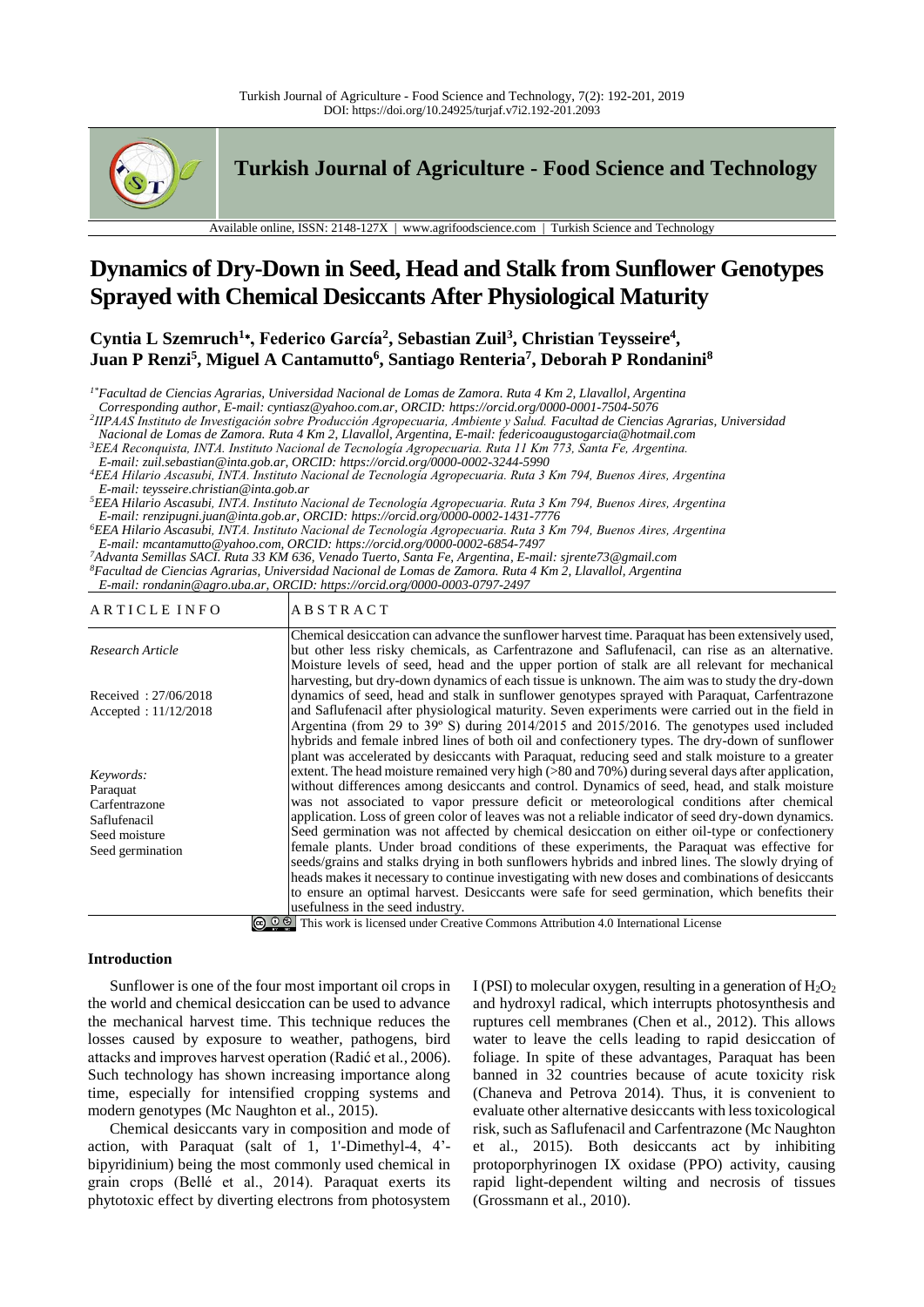Several works have shown the effectiveness of Paraquat to accelerate the dry-down of different seeds (Johnson et al., 2004; Esahani et al., 2012), especially when plants are sprayed at high seed moisture level (40-50%). Nevertheless, the effects of Saflufenacil and Carfentrazone on seed dry-down are scarce (Stahlman et al., 2010). In addition, it is important to identify the effects of chemical desiccants on other plant organs that are involved in the mechanical harvest, such as the head (inflorescence, receptacle) and the upper section of the stalk (Gubbels y Dedio, 1985). As a general rule, a minimum of 40% head moisture is allowed for an efficient mechanical harvest of sunflower (Howatt, 2011). If stalk and head enter the harvester with excessive moisture, they limit threshing and cleaning capacity (Johnson et al., 2004).

Some reports show that chemical desiccation decreases moisture of sunflower leaves, stalks and heads alike (Liović et al., 2008) while others indicate that head and stalk dry more slowly than seeds (Gubbels y Dedio, 1985; Stahlman et al., 2010). Differences found in the literature on dry-down dynamics of different organs could be related to genotypic characteristics, such as stay green trait (Barry, 2009; Johnson et al., 2004; Ongom et al., 2016). A second possibility could be related to the mode of action of each chemical desiccant, as was stated by Kleingartner (2010). Thirdly, environmental conditions during post-spraying time could also affect the dry-down dynamics in plants. As an example, re-hydration of tissues in sunflower under wet and rainy climate after spraying was observed by Stahlman et al. (2010) and Linz et al. (2015). So far, the effects of chemical desiccants on drying dynamics of different plant organs are not deeply known either for modern sunflower hybrids or parental oily and confectionery inbred lines. Also, associations between the dry-down dynamics of stalk and head with seed moisture have not yet been studied.

For sunflower seed production purpose, it is relevant to analyze possible detrimental effects of chemical desiccants sprayed on female plants of inbred lines on seed physiological quality. Paraquat proved not to damage the sunflower seed quality at harvest time (Szemruch et al., 2014) or during seed storage (Szemruch et al., 2015) but the effects of Saflufenacil and Carfentrazone chemical desiccants on sunflower seed germination are still unknown.

The aim of this work was to study the dry-down dynamics of sunflower seed, head and stalk in a range of hybrid and inbred line genotypes (including both oil and confectionery types) sprayed with Paraquat, Carfentrazone and Saflufenacil after physiological maturity. The hypotheses tested were (i) chemical desiccants are effective to accelerate the drying of head and stalk in a similar magnitude to seeds, (ii) chemical desiccants differ in their dry-down capacity, depending on genotypes and meteorological conditions after spraying, and (iii) chemical desiccants do not have a negative effect on seed germination.

## **Materials and Methods**

#### *Genotypes and Experimental Details*

A total of seven experiments during 2014/2015 and 2015/2016 were carried out in four locations covering the broad sunflower production area in Argentina. The genotypes used including commercial hybrids and female inbred lines of both oil and confectionery types (Table 1). Throughout the text, the sunflower fruits are named as grains, when it comes from commercial hybrids, and they are named as seeds when it comes from female inbred lines. Weather conditions from each experimental site are presented in Figure 1. Exp. 1 and 2 were carried out in Venado Tuerto, Santa Fe Province (33°44' S; 61°58' W) in  $1.5 \times 5$  m plots (population density 5.0 plants m<sup>-2</sup>, rows separated by 0.7 m, female:male ratio 2:3) on a Typic Argiudoll soil. An oil-type female line (IL01) was grown and manually pollinated with a proper restorer male. Exp. 3 and 4 were carried out in Hilario Ascasubi, Buenos Aires Province (39° 23' S; 62° 37' W) in 3.5  $\times$  40 m, and 1.2  $\times$ 20 m, for treated and untreated plots, respectively, on an Ustic Torripsament soil. Population density at harvest was 6.1 and 4.7 plants  $m<sup>2</sup>$  for Exp. 3 and 4, respectively, rows separated by 0.7 m, female: male ratio 4:1. A confectionery-type female line (L1) was grown and open pollinated. Exp. 5 and 6 were conducted at the School of Agronomy, University of Buenos Aires (34º 35º S; 58º 26' W) in 2.1  $\times$  3 m plots (population density 5.7 plantsm<sup>-2</sup>, rows separated by 0.7m) on a Typic Argiudoll soil. Traditional (Paraiso 20), stay-green (Syn 3825) and high oleic (Olisun 4) oil-hybrid genotypes were grown. Exp. 7 was conducted in Reconquista, Santa Fe Province (29º26' S;  $59^{\circ}42'$  W) in  $10 \times 50$  m plots (population density at 4.5 plants  $m<sup>-2</sup>$ , rows separated by 0.52 m) on Aquertic Argiudoll soil. Traditional (Syn 3970) and high oleic (Syn 3950 HO) oil-hybrid genotypes were grown. Fertilization with N and P was applied according to soil analysis. Supplementary irrigation was applied in all experiments to avoid drought stress. Weeds, diseases and pests were chemically controlled. In Exp. 1-2 and 5-7, cloth bags of polyamide were used to cover heads from the beginning of grain filling (R6, Schneiter and Miller, 1981) in order to prevent bird damage.

## *Chemical Desiccants*

Recommended commercial doses of Paraquat (paraquat dicloruro 27.5 g per 100 g at a dose of  $2 L ha^{-1}$ ), Carfentrazone (carfentrazone ethyl 40 g per 100 mL at a dose of 0.06 L ha<sup>-1</sup>), and Saflufenacil (saflufenacil 70 g per 100 g at a dose of 60 g ha<sup>-1</sup>) were used in the experiments (Table 1). All chemicals were dissolved in water and paraffinic mineral oil was used as adjuvant for carfentrazone and saflufenacil, according to manufacturer's recommendation. In Exp. 1-2 and 5-6 a knapsack sprayer was used, whereas a pulled sprayer and mechanical sprayer were used in Exp. 3-4 and 7, respectively. For all experiments, sprayers were equipped with hollow-cone nozzles and operated at 3 bar pressure for spraying over the top of plants. Untreated control plots of each genotype were also included in each experiment. Spraying was made around R7-R8 crop stage, with the back of head turning yellow (Schneiter and Miller, 1981). Seed moisture content at the time of desiccant application was about  $37.3 \pm 0.7\%$ (Exp. 1),  $36.3 \pm 1.3$  % (Exp. 2),  $42.7 \pm 2.3$  (Exp. 3),  $45.3 \pm$ 1.3 % (Exp. 4),  $15.0 \pm 1.6$  % (Exp. 5),  $31.0 \pm 8.7$  % (Exp. 6),  $38.6 \pm 0.8$  % (Exp. 7). Such broad range of seed moisture content is near sunflower physiological maturity, 38-40% seed moisture for oil-type (Rondanini et al., 2007) and 40-50 for confectionery – type (Guesh and Johnson, 2012) and it agrees with moisture levels commonly used by seed industry and farmers to anticipate harvest time.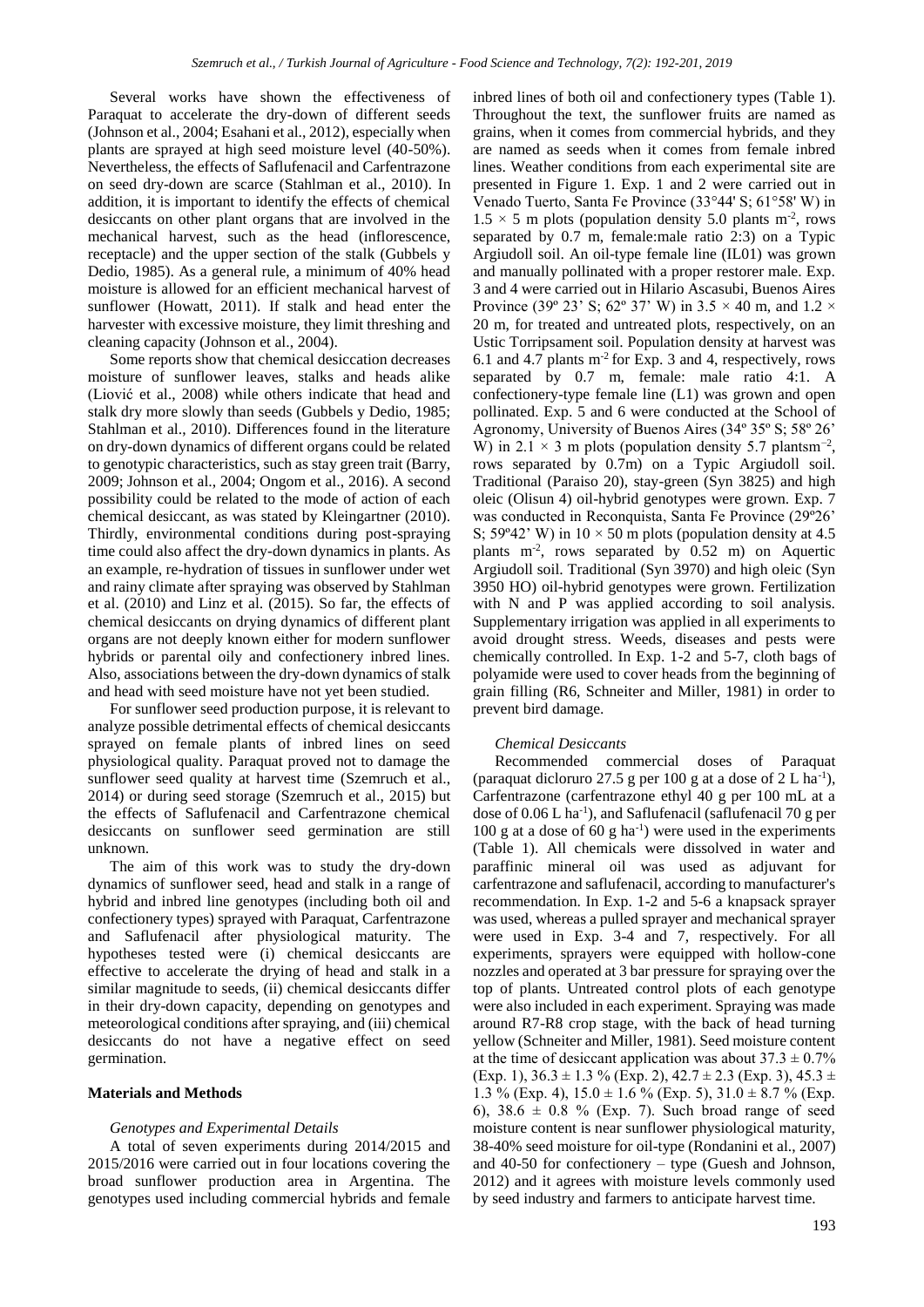| Table 1 Summary of experiments and chemical desiccants applied to sunflower genotypes in Venado Tuerto (VT), Hilario |  |  |
|----------------------------------------------------------------------------------------------------------------------|--|--|
| Ascasubi (HA), Buenos Aires (BA) and Reconquista (RE) locations from Argentina.                                      |  |  |

| Vegetal             | Exp.          | Genotypes                             | Locatio   | Sowing date       | Chemical desiccant                       |  |
|---------------------|---------------|---------------------------------------|-----------|-------------------|------------------------------------------|--|
| material            |               |                                       | n code    |                   |                                          |  |
| Oil-type            |               | IL01                                  | VT        | November 7, 2014  | Paraquat, Carfentrazone and Saflufenacil |  |
| female line         | 2             | ILO1                                  | VT        | December 5, 2014  | Paraquat, Carfentrazone and Saflufenacil |  |
| Confectionery       | 3             | L1                                    | <b>HA</b> | November 10, 2015 | Paraquat                                 |  |
| -female line        | 4             | L1                                    | HA.       | November 17, 2015 | Paraquat                                 |  |
|                     | 5             | Paraiso 20<br>Syn 3825<br>Olisun 4 HO | <b>BA</b> | November 17, 2014 | Paraquat, Carfentrazone and Saflufenacil |  |
| Oil-type<br>hybrids | 6             | Paraiso 20<br>Syn 3825<br>Olisun 4 HO | <b>BA</b> | December 17, 2014 | Paraquat, Carfentrazone and Saflufenacil |  |
|                     | $\mathcal{I}$ | Syn 3970 CL<br>Syn 3950 HO            | <b>RE</b> | August 28, 2015   | Paraquat and Saflufenacil                |  |



Figure 1 Minimum temperature (dotted lines), maximum temperature (continues lines), rainfall (blacks bars), and relative humidity (cross symbols) during days after chemical application (DDA) from locations Venado Tuerto (a), Hilario Ascasubi (b), Buenos Aires (c) and Reconquista (d) included in this study

## *Measurements*

Seed moisture (% in a wet basis) at spraying time was measured by gravimetric method (ISTA, 2015) after drying at 105°C for 24 h on a sample of 120 g seeds, randomly picked from three (in Exp. 1-2 and 5-7) or two plants per plot (Exp. 3-4). Green colour from the top six leaves was measured twice a week using a chlorophyll meter SPAD-502 Plus (Konica Minolta, Osaka, Japan). During the period of 12 or 24 days after spraying, two or six plants (depending on the experiment) were sampled twice a week. A sectional 1/8 of the floral inflorescence and the top 0.1 m of stalk (below the last leaf) were manually dissected. Thereafter seeds, head, and stalk were separated and moisture levels were measured by gravimetric method (by difference between fresh and dry weight) after drying at 60°C until obtaining a constant weight. In the Exp. 1 and 2, seed germination was measured during 2-24 days after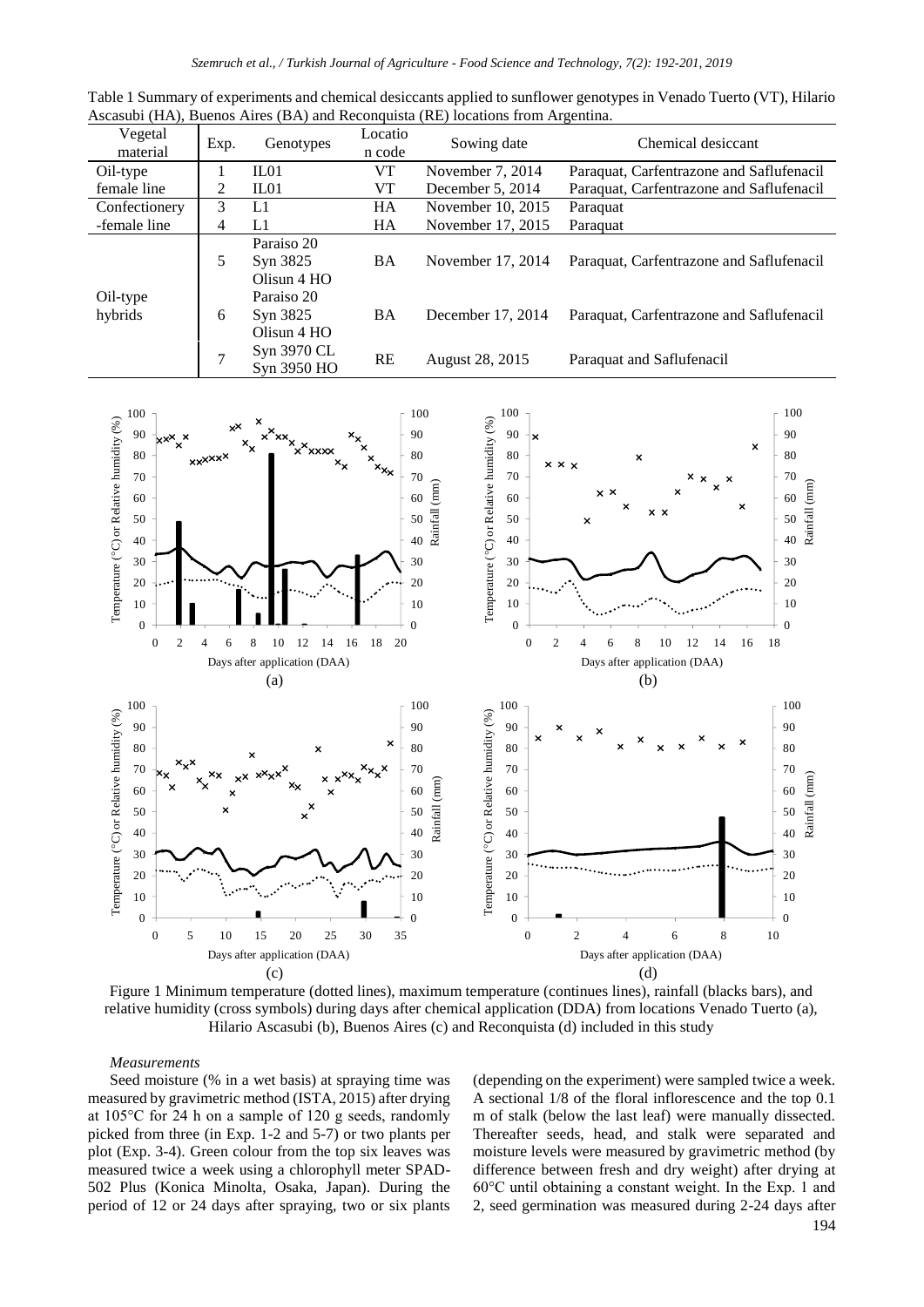application (DDA) and 2-12 DDA, respectively, after applying a dormancy-breaking treatment (pericarp and seed coat manual removal) according to Szemruch et al. (2014). Four replicates of 50 seeds were incubated between paper substrate at 25°C with 12 hours light/12 hours dark (ISTA, 2013). The paper properties were white colour, 40.9  $g/m^2$  and 360  $\times$  220 mm size. For Exp. 3-4, seed germinations were determined at 31 DDA on four replicates of 50 seeds incubated on sand substrate at 20/30°C with 12 hours light/12 hours dark (ISTA, 2013). On the 10<sup>th</sup> day after starting the test, the seeds were classified as germinated (normal and abnormal seedlings), dead or fresh. Meteorological data (rainfall, air temperature and relative humidity) during the days after chemical application were obtained from weather stations placed near each experimental location (Fig. 1). Vapor pressure deficit was calculated from mean daily temperature and mean daily relative humidity data, according to Allen et al. (1998).

#### *Experimental Design and Statistical Analysis*

Experimental design was DCA with 3 replicates (Exp. 1-2) and 4 replicates (Exp. 3-4). Exp. 5-6 were conducted as DCA with 2 replicates, with a factorial arrangement of genotypes and desiccants. Exp. 7 was a split-plot design

with 3 replicates, randomizing genotypes in the main plot and desiccants in the sub-plot. For each experiment, ANOVA and Tukey's test were applied to separate means, with a significance of 5%. Angular transformation was applied to percentage data. Correlation analysis was applied to seed moisture content and vapor pressure deficit dynamics. Mean values  $\pm$  1 SD are given in the text. Data were analysed by Infostat Software Program (Di Rienzo et al., 2011). In the figures, two points differ significantly when the standard error bars do not touch each other (Cumming et al., 2007). It is possible that some error bars are not visible because they are smaller than the chosen symbol size.

## **Results**

*Dry-Down of Seed, Head and Stalk from Oil and Confectionery Female Inbred Lines (Experiments 1 To 4)*

Seed dry-down was accelerated by chemical desiccant with respect to Control, especially at 6-16 days after application (DDA) in Exp 1, 4-8 DDA in Exp 2 and 2-8 DDA in Exp. 3 (Fig. 2). Paraquat reduced seed moisture to a greater extent, whereas Saflufenacil and Carfentrazone exhibited lower and later effects (Fig. 2).



Figure 2 Dynamics of seed moisture of sunflower female lines sprayed with chemical desiccant Paraquat (red line), Saflufenacil (blue line), Carfentrazone (green line) and Control without desiccant (black line) from Exp. 1 (a), 2 (b),  $3$  (c) and  $4$  (d). Vertical bars indicate  $\pm 1$  SD. Two points differ significantly when the standard error bars do not touch each other. See details of female lines and experimental years in Table 1.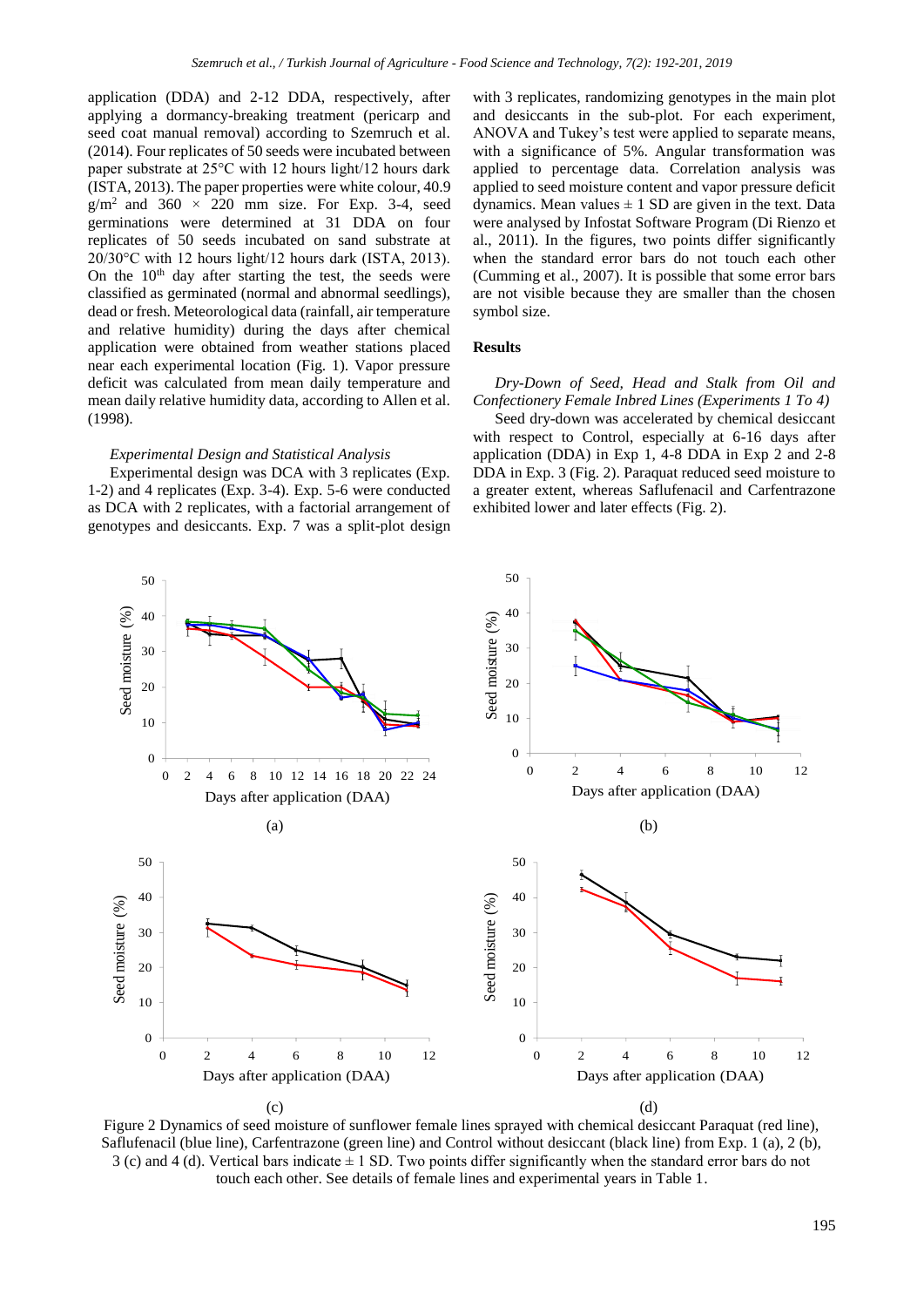

Figure 3 Dynamics of head moisture of sunflower female lines sprayed with chemical desiccant Paraquat (red line), Saflufenacil (blue line), Carfentrazone (green line) and Control without desiccant (black line) from Exp. 1 (a), 2 (b),  $3$  (c) and  $4$  (d). Vertical bars indicate  $\pm 1$  SD. Two points differ significantly when the standard error bars do not touch each other. See details of female lines and experimental years in Table 1.

Unlike seeds, head moisture remained very high (>80%) during several days for all treatments (Fig. 3). Significant effects of desiccants were observed late for Paraquat, from 20 DDA (Exp. 1) or 8-6 DDA (Exp. 2 and 3), and very late for Saflufenacil at 11 DDA only from Exp. 2 (Fig. 3). In a similar way, stalk moisture remained very high (>70%) during several days without differences among treatments (Fig. 4). Subsequently, Paraquat showed a strong effect, reducing stalk moisture by approximately 50% with respect to controls in all experiments (Fig. 4) and Saflufenacil also showed a significant effect in Exp. 1 and 2 (Fig.4).

When head and stalk moisture were related to seed moisture, a similar pattern was observed for all experiments (Fig. 5). As the seeds dried, head moisture remained very high (>65%) without significant differences between treatments and controls. Considering that crop harvesting for seed industry purpose can be done with 15- 30 % seed moisture, in all experiments this range coincided with head moisture  $> 65$  %, even using chemical desiccants (Fig. 5 a, c). Stalk moisture reduction was notorious from a seed moisture level around 22 % in Exp. 1-2 (Fig. 5 b) and 30 % in Exp. 3-4 (Fig. 5 d). When seed moisture reached 15 % (lower limit for seed harvest), stalk moisture levels of desiccant treatments were about 70 % and 45%, in Exp. 1-2 and 3-4, respectively (Fig. 5 b, d).

## *Dry-Down of Seed, Head and Stalk from Oil-Type Sunflower Hybrids (Experiments 5 To 7)*

All oil-type sunflower hybrids from Exp. 5-7 exhibited dynamics of grain, head and stalk moisture with a trend similar to that observed for inbred lines (Fig. 6). When grain moisture was 15 %, head and stalk moisture remained very high  $(> 60$  and 65%, respectively) including desiccant treatments (Fig. 6). There were no relevant differences in dry-down dynamics among hybrids, including stay green, traditional and high-oleic types (Fig. 6).

## *Association Between Dry-Down Dynamics and Meteorological Conditions for Female Inbred Lines and Hybrids (Experiments 1 To 7)*

Meteorological conditions after chemical application were not associated to dry-down dynamics, with the exception of a significant correlation between head moisture and the relative humidity of air from Exp. 7  $(r=0.70, p= 0.02)$ . Dynamics of seed/grain, head, and stalk moisture were not associated to vapor pressure deficit, calculated from mean daily temperature and mean daily relative humidity (data not shown).

#### *Effects of Chemical Desiccants on Leaf Coloration from Oil-Type Sunflower Hybrids (Experiment 6)*

Green coloration of the upper leaves softened as grain moisture decreased, but it was a poor indicator of grain moisture, as a broad range of grain moisture corresponds to the absolute lack of green color (Fig. 7). For Paraiso 20 and Syn 3820 hybrids (without and with stay-green, respectively) chemical desiccant did not affect the loss of green color (Fig. 7 a, b). By contrast, Olisun 4 (high oleic type) showed less green coloration for Paraquat with respect to Control (Fig. 7 c). Although all chemical desiccants caused necrosis on the back of heads (see supplementary material), it was not associated to a faster dry-down of head or stalk (both having moisture  $> 60\%$ ).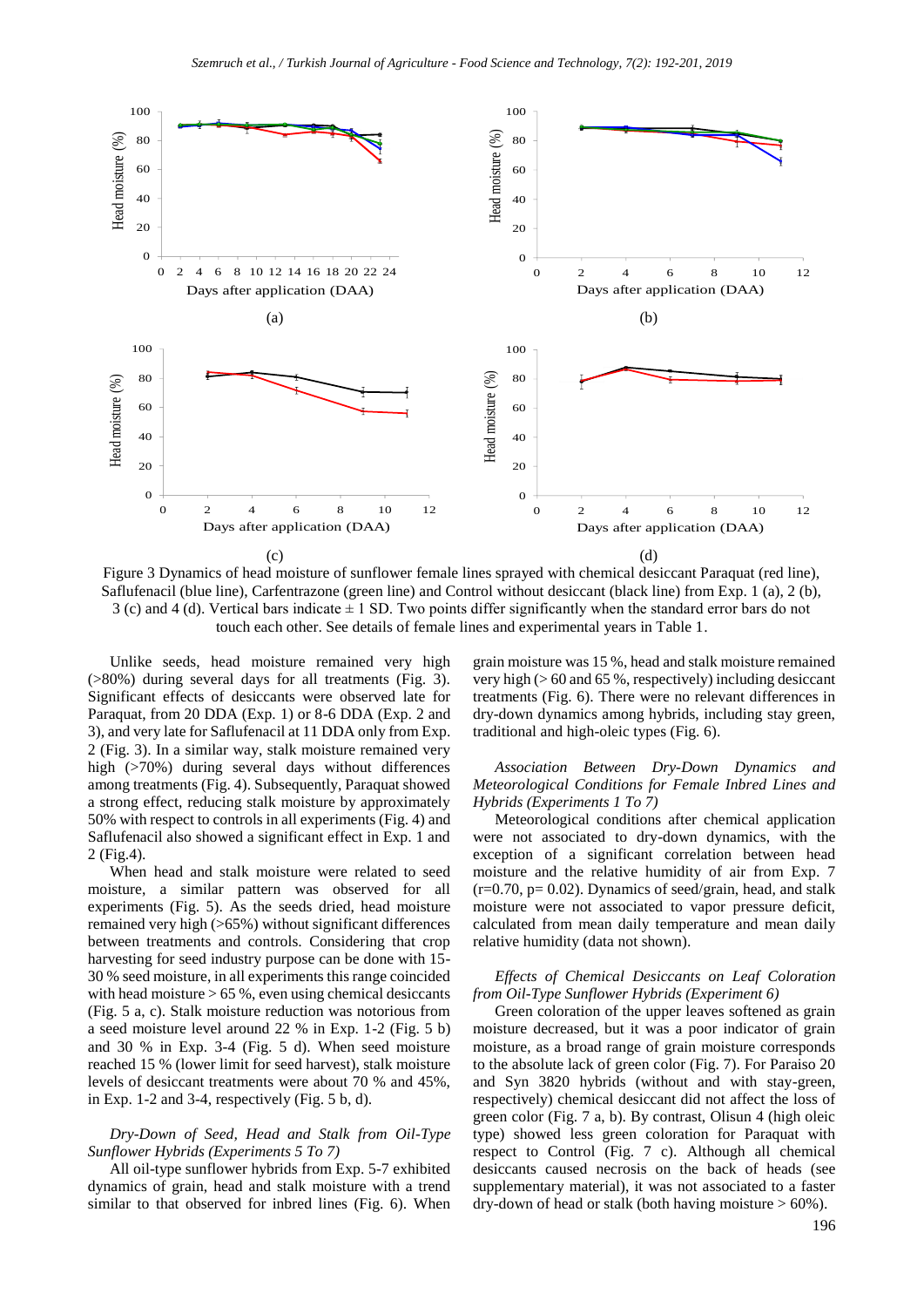

Figure 4 Dynamics of stalk moisture of sunflower female lines sprayed with chemical desiccant Paraquat (red line), Saflufenacil (blue line), Carfentrazone (green line) and Control without desiccant (black line) from Exp. 1 (a), 2 (b), 3 (c) and 4 (d). Vertical bars indicate  $\pm$  1 SD. Two points differ significantly when the standard error bars do not touch each other. See details of female lines and experimental years in Table 1.



Figure 5 Dynamics of head (left panel) and stalk (right panel) moisture as a function of grain moisture content of sunflower female lines sprayed with chemical desiccant Paraquat (red triangle), Saflufenacil (red square), Carfentrazone (red circle) and Control without desiccant (black circle) from Exp. 1 y 2 (a, b) y Exp.  $3 \times 4$  (c, d). Vertical bars indicate  $\pm 1$  SD. Two points differ significantly when the standard error bars do not touch each other. See details of female lines and experimental years in Table 1.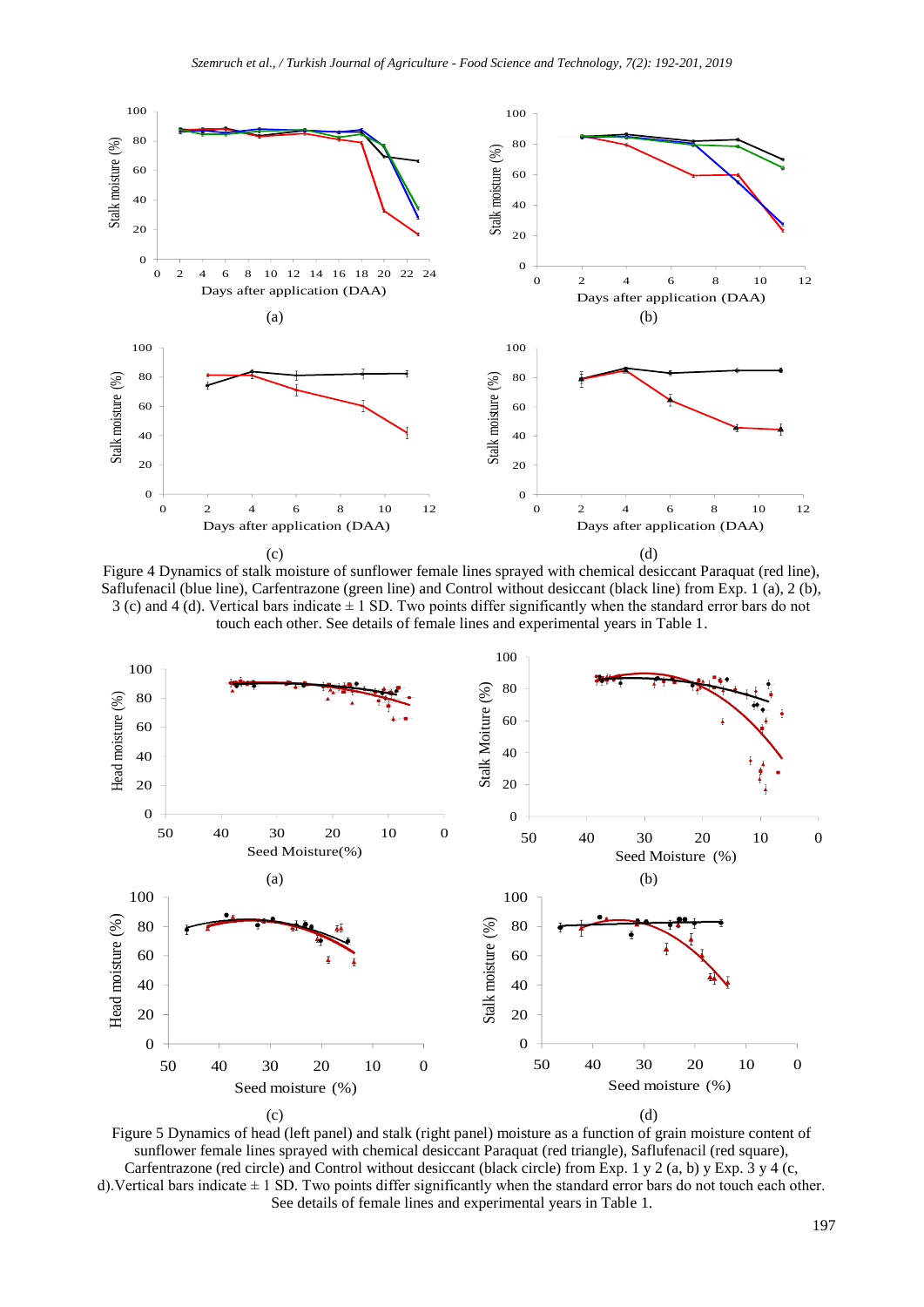

Figure 6 Dynamics of head (a) and stalk (b) moisture as a function of seed moisture content of sunflower oil-type hybrids sprayed with chemical desiccant Paraquat (empty triangle), Saflufenacil (empty square), Carfentrazone (empty circle) and Control without desiccant (black circle) from Exp. 5-7. Vertical bars indicate  $\pm$  1 SD. Two points differ significantly when the standard error bars do not touch each other. See details of hybrids and experimental years in Table 1.

Table 2 Seed germination (%) at different days after application (DDA) of chemical desiccants to sunflower female inbred lines from Exp. 1 and 2. See details of female lines and experimental years in Table 1. Significant differences among desiccants (capital letters) and DDA (lower case letters) are presented where P≤0.05.

|      |               | <b>DDA</b>        |                    |                  |                    |
|------|---------------|-------------------|--------------------|------------------|--------------------|
| Exp. | Treatment     |                   | 6                  | 9                | 23                 |
|      | Control       | 97 <sup>Aa</sup>  | $98^{Aa}$          | $98^{Aa}$        | 97 <sup>Aa</sup>   |
|      | Paraquat      | 97 <sup>Aa</sup>  | 98 <sup>Aa</sup>   | <b>99</b> Aa     | 93 <sup>Aa</sup>   |
|      | Saflufenacil  | 98 <sup>Aa</sup>  | $95$ <sup>Aa</sup> | 96 <sup>Aa</sup> | 95 <sup>Aa</sup>   |
|      | Carfentrazone | 97 <sup>Aa</sup>  | 97 <sup>Aa</sup>   | 98 <sup>Aa</sup> | 97 <sup>Aa</sup>   |
|      |               |                   |                    | 9                | 11                 |
| 2    | Control       | 100 <sup>Aa</sup> | $Q1$ Ba            | 95 <sup>Aa</sup> | $92$ <sup>Aa</sup> |
|      | Paraquat      | 96 <sup>Ba</sup>  | $96^{ABA}$         | 97 <sup>Aa</sup> | $88^{Aa}$          |
|      | Saflufenacil  | 100 <sup>Aa</sup> | $96^{ABA}$         | 93 <sup>Aa</sup> | 90 <sup>Aa</sup>   |
|      | Carfentrazone | 95 <sup>Ba</sup>  | 99Aa               | 90 <sup>Aa</sup> | 78 <sup>Ba</sup>   |

*Effects of Chemical Desiccants on Seed Germination (Experiments 1 And 2)*

Seed germination was not affected by chemical desiccation of oil-type female plants in Exp. 1-2 (Table 2) exhibiting seed germination values within commercial standard for seed industry (>85%), with the only exception of Carfentrazone at 11 DDA in Exp. 2 (Table 2). Seed germination did not vary for confectionery inbred female line either, as seed germination at 31 DDA was 91-97% for Controls, and 94-96 % for Paraquat, for Exp. 3 and 4, respectively (data not shown).

## **Discussion**

The set of seven experiments analyses revealed differences in the drying dynamics between the chemical desiccants and the plant organs. Although responses to more environmentally safe desiccants, as Saflufenacil, were obtained, Paraquat was the active ingredient which had the highest desiccant effect on most organs and experiments. A high effectiveness for the drying of sunflower with Paraquat was also observed by Stahlman et al. (2010).

As observed by Esfahani et al*.* (2012) and Toledo et al. (2012), the water loss was different according to the organ and the time from drying. Seeds/grains began to dry on the first days after application (2 - 16 DDA). Although the greatest differences in moisture between treatments and control occurred in the intermediate stage of drying, they were equalized towards its end (Fig. 2). Given that no significant correlations were found between the seeds/grains moisture and meteorological variables, their greater response to desiccation could be due to the physical characteristics of the seed tissues. The movement of water could be regulated by the amount of waxes cuticle (Schreiber and Riederer, 1996; Franchini et al., 2008; Fernández et al., 2017), the variations in the thickness of the pericarp, or its separation from the seed (Denis et al., 1994; Mantese et al., 2006).

198 The heads and stems dried several days later than the seeds/grains, starting at 20 DDA. These results coincide with those by Gubbels and Dedio (1985) and Stahlman et al. (2010), who also found that the heads and stems dry more slowly than the seeds/grains. The stems presented a higher moisture loss than the heads. When the seeds/grains reached moisture contents suitable for harvest (around 16% seed moisture), the heads remained with very high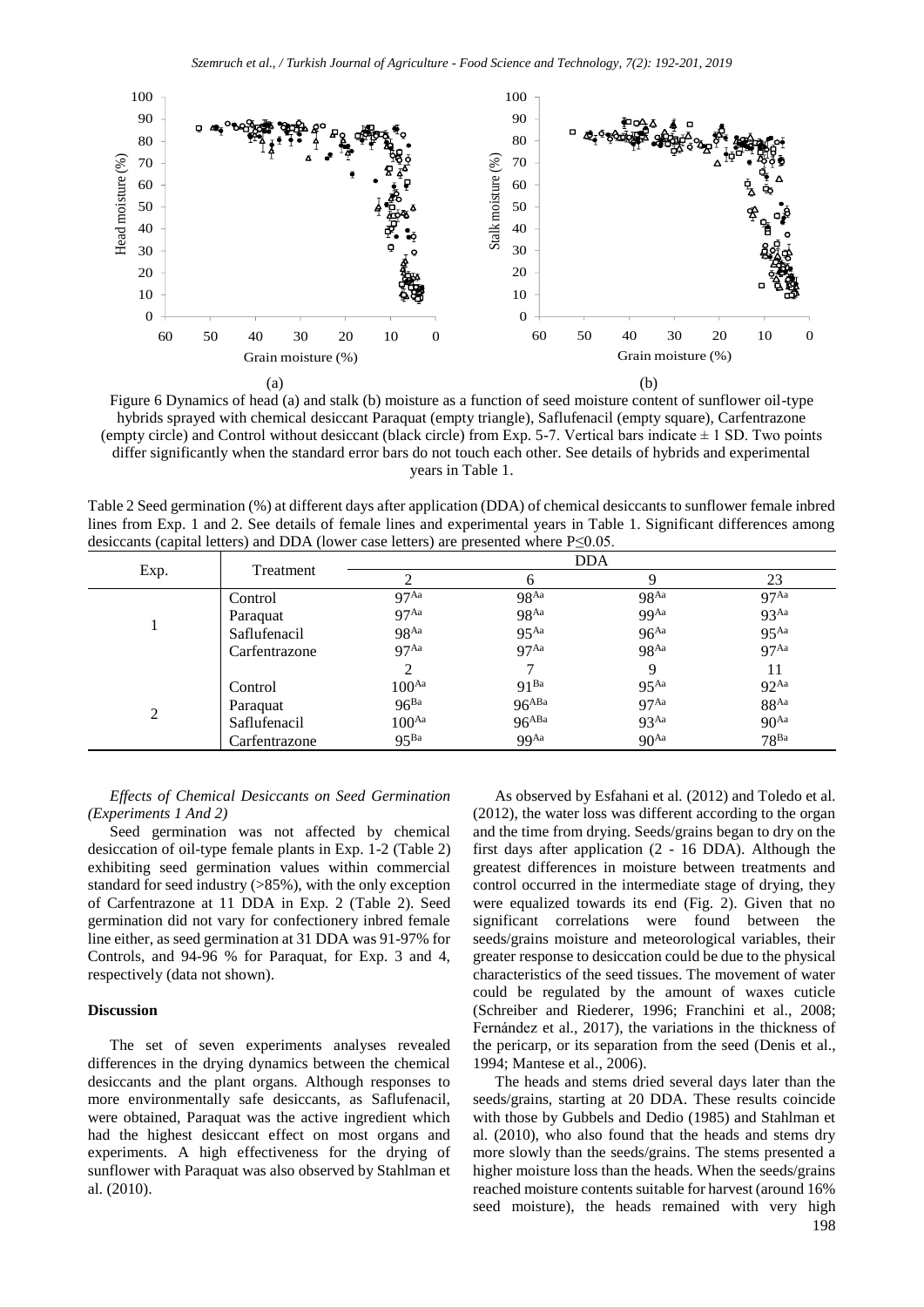moisture levels (>65%), even after applying desiccants (Figures 5 and 6). Head moisture suitable for harvesting as been determined as 50-40% (Johnson et al., 2002; 2008) Such head moisture level was only reached when the seeds/grains moisture dropped under 10% (Figures 5 and 6).



Figure 7 Dynamics of green coloration of the upper leaves as a function of seed moisture content for sunflower hybrids Paraiso 20 (a), Syn 3820 (b), and Olisun 4 (c) sprayed with chemical desiccant Paraquat (empty triangle), Saflufenacil (empty square), Carfentrazone (empty circle) and Control without desiccant (black circle) from Exp. 6. Vertical bars indicate  $\pm$  1 SD. Two points differ significantly when the standard error bars do not touch each other.

The advantages of advancing harvest in sunflower crops have been sufficiently documented (Radić et al., 2006, Liovic et al., 2008, Szemruch et al., 2017). However, some questions remain, especially in relation to the reasons why the head presents high moisture even after desiccant spraying. The diversity of environments and genotypes evaluated allows us to infer that the drying of the head did

not depend on rainfall, temperature, relative humidity or vapor pressure deficit after the chemical application. However, variables related to the morphology of the head (surface/volume ratio, the amount and conductance of its stomata) or the micro environment surrounding it (intercepting radiation, wind speed or dew point) can widen our knowledge about of the drying of this organ. On the other hand, the vascular connections of the heads and stems with the roots (Hernández and Larsen, 2013) can maintain their water status and mask the effect of the desiccants.

Some visual indicators of desiccation, such as loss of green coloration, leaf detachment, or change in coloration of the head bracts are usually used to decide the beginning of the mechanical harvest after desiccants application (Howatt, 2011, Endres and Hendrickson, 2009). In addition desiccation symptoms may vary according to the active ingredient and organ of the plant in question. Therefore, it is necessary to relate the external symptoms of the plant with the moisture content that each organ effectively has, as the sunflower plant dries down. In this study, leaf coloration loss, was not associated with the moisture loss of the heads or stems, since they remained with moisture higher than 60% in all the experiments. This corroborates the tendency observed by Stahlman et al., (2010) and forces the search for other indicators capable of distinguishing the appropriate harvest moment in dried crops. Although the desiccants have differences in their modes of action (contact for paraquat and systemic for saflufenacil), they exert the same type of damage with a necrosis of similar size, shape and depth (Fig. 8). The increase in the doses of these products or the use of other desiccants (alone or in combination with each other or with coadjuvants), could improve the response of the heads to desiccation and contribute to increase the efficiency of this technology in plots destined for seeds or commercial hybrids.

Although the drying dynamics of plants may vary between genotypes differing on the speed of leaf senescence (Johnson et al., 2008), in our experiments no differences were observed in the plant drying comparing stay green or non-stay green hybrids. Further experiments, with a broad range of genotypes, will be necessary for identifying possible effects of crop-cycle length, head position, shape and size, on dry-down dynamics of sunflower, especially on the female inbred lines of breeding programs.

Detrimental effects of chemical desiccants on seed germination and vigour were not observed for any sunflower genotype. It was similar to described for Paraquat by Szemruch et al. (2014; 2017). It would be interesting to know if the absence of phytotoxic effects occurs because: i) the active ingredient do not enter into the seeds and it is retained by fruit covers, or ii) it enters into the seed but is detoxified by chemical compounds present in the embryo or the cotyledons. Antioxidant compounds from pea seeds detoxify free radicals and active species of oxygen (Szafrańska et al., 2016). It is possible that the antioxidant compounds of the sunflower pericarp (mainly phenolic compounds) may exert some kind of defence against the action of desiccants. This should be analysed in future research.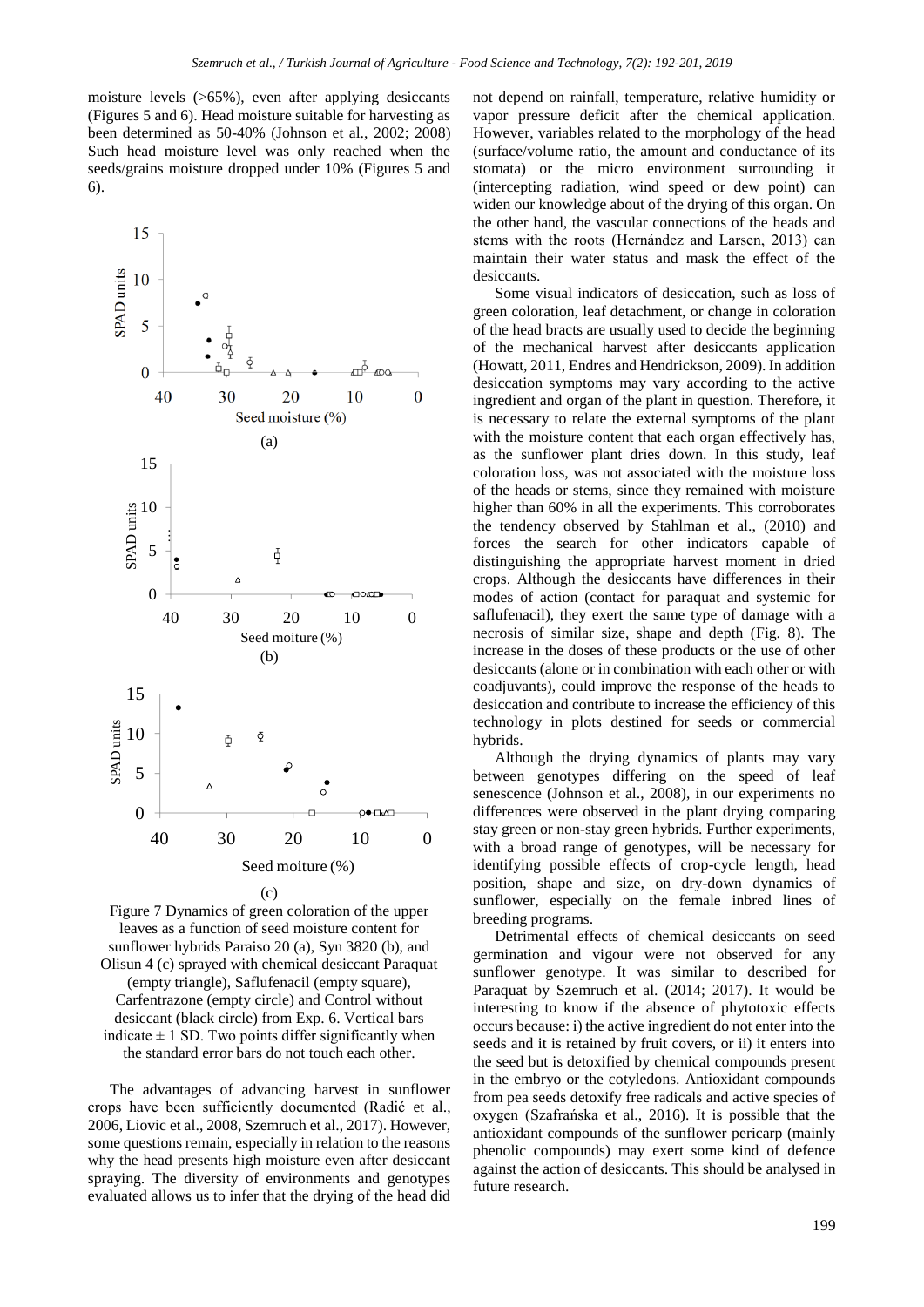

Figure 8 Images at 6 days after application of Control (a), Paraquat (b), Carfentrazone (c) and Saflufenacil (d) of an oiltype female inbred line from Exp. 1. Note the necrotic lesions caused by chemical desiccants

#### **Conclusions**

Under broad conditions of these experiments, the Paraquat was effective for seeds/grains and stalks drying in both sunflowers hybrids and inbred lines. The slowly drying of heads makes it necessary to continue investigating with new doses and combinations of desiccants to ensure an optimal harvest. Desiccants were safe for seed germination, which benefits their usefulness in the seed industry.

#### **References**

- Allen R, Pereira L, Raes D, Smith M. 1998. Meteorological Data, in: FAO - Food and Agricuture Organization (Eds.), Crop Evapotranspiration - Guidelines for computing crop water requirements - FAO Irrigation and Drainage. Rome, Italy. 12.08.2017. Available from: http://www.Fao.Org/Docrep /X0490e/X0490e00.Htm#Contents
- Barry CS. 2009. The stay-green revolution: Recent progress in deciphering the mechanisms of chlorophyll degradation in higher plants. Plant Science. 176 (3): 325-333. DOI: https://doi.org/10.1016/j.plantsci.2008.12.013
- Bellé C, Kulczynski SM, Basso CJ, EduKaspary T, Lamego FP, Pinto MAB. 2014. Yield and quality of wheat seeds as a function of desiccation stages and herbicides. Journal of Seed Science, 36 (1): 063-07. DOI: http://dx.doi.org/10.1590/ S2317-15372014000100008
- Cumming G, Fidler F, Vaux D. 2007. Error bars in experimental biology. The Journal of Cell Biology, 177 (1): 7-11. DOI: https://doi:10.1083/jcb.200611141
- Chaneva G, Petrova D. 2014. Effect of method of applying the herbicide paraquat on pea and maize. 2014. Oxidation Communications, 37(4): 1090–1102.
- Chen S, Yin C, Strasser RJ, Govindjee Yang C, Qiang S. 2012. Reactive oxygen species from chloroplasts contribute to 3 acetyl-5- isopropyltetramic acid-induced leaf necrosis of Arabidopsis thaliana. Plant Physiology and Biochemistry, 52: 38-51. DOI: http://doi:10.1016/j.plaphy.2011.11.004
- Di Rienzo JA, Casanoves F, Balzarini MG, Gonzalez L, Tablada M, Robledo, YC. 2011. InfoStat versión 2011. Grupo InfoStat, FCA, Universidad Nacional de Córdoba, Argentina. Available from: http://www. infostat. com. ar. 8, 195-199.
- Denis L, Coelho V, Vear F. 1994. Pericarp structure and hullability in sunflower inbred lines and hybrids. Agronomie, EDP Sciences. 7(7): 453-461. DOI : https://doi.org /10.1051/agro:19940704
- Endres G, Hendrickson P. 2009. Performance of sharpen as a preharvest desiccant in sunflower, Carrington, 2009. North Dakota State University. 11.06.2017. Available from:https://www.ag.ndsu.edu/archive/carringt/agronomy/R esearch/ProdMgmt/2009%20Sunflower%20response%20to %20Sharpen.pdf
- Esfahani M, Fardi M, Asghari J, Rabiei M, Samizadeh H. 2012. Effects of pre-harvest application of parquat on grain moisture reduction, grain yield and quality of rapeseed (*Brassica napus* L.) cultivars. Caspian Journal of Environmental Sciences, 10(1): 75- 82